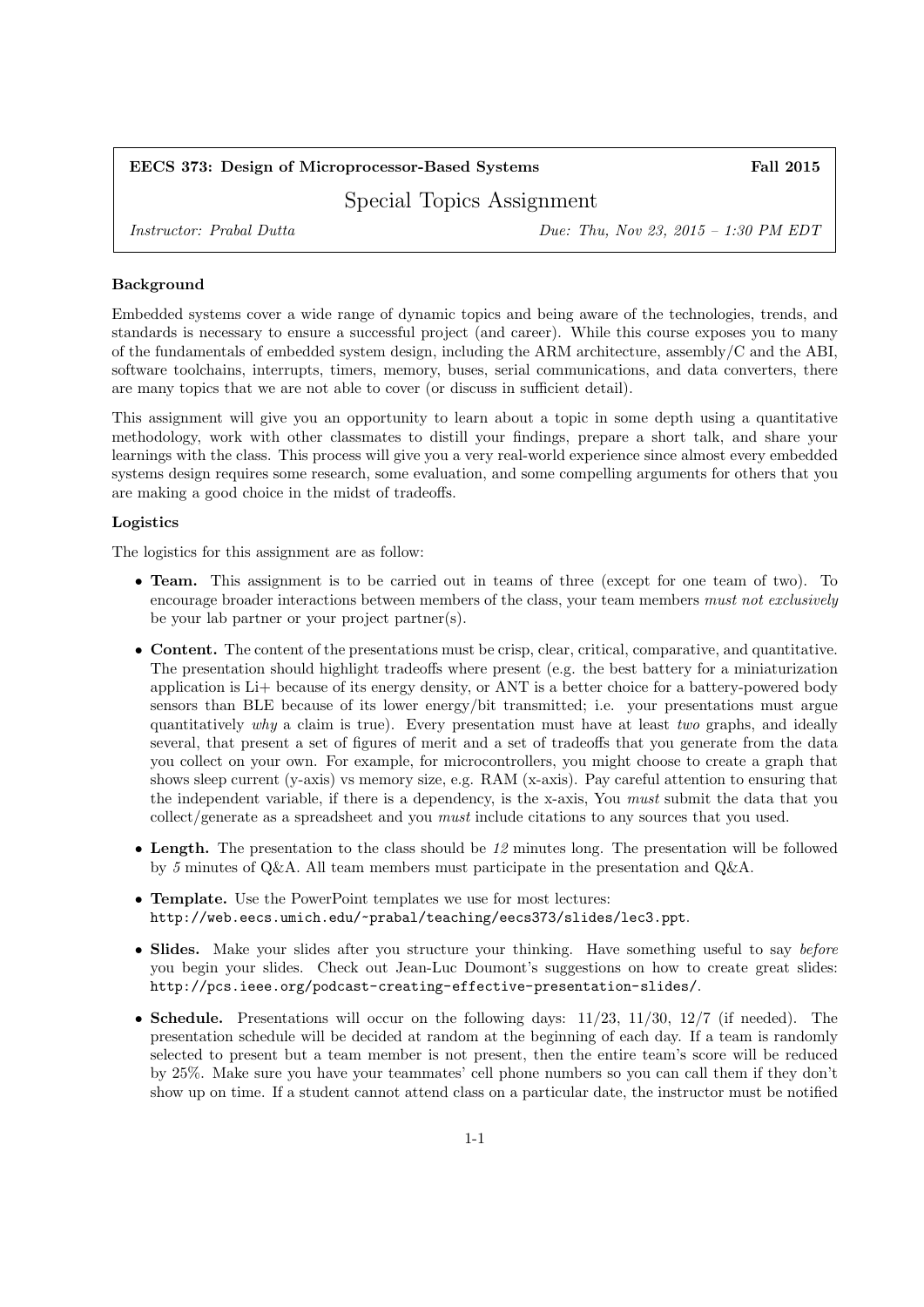in writing at least 24 hours prior to the start of that day's class. Plan accordingly if there is some variability in your commute.

• Exams. Material from the presentations may be included in the final exam.

#### Presentation Topics

The assignment of students to project topics will be made based roughly on expressed preference and coverage of topics. Those who express a preference and have priority will be awarded one of their top choices, and ideally their first or second choice. The assignments of students to topics is (or will be) available in the Google Spreadsheet that will be (was) shared with the class via email and/or Piazza. The instructor will make the final choice of topics to ensure a sufficiently diverse yet cohesive assortment.

#### Presentation Coverage

To provide a sense of the kind of things that should be covered in the presentations, read over the following topics and suggestions for things that would be appropriate in a presentation on that topic. Not all topics are covered here, and you certainly should not be constrained by the suggestions below. However, reading them should give you a better sense of what is expected.

- Imager Sensors: Imagers are now inexpensive and widely available. Analyze imagers from a variety of sources (Aptina, Centeye, Foveon, etc.) to understand their size, cost, power, pixel count and density, hardware interface, frame rate, and other properties. Capture this data in a spreadsheet. Read over datasheets to understand the key figures of merit. Present these findings in a quantitative framework. Identify useful relationships by plotting data from multiple devices (e.g. power draw vs pixel count, or frame rate vs output rate, or cost vs pixel count).
- Energy Harvesting Battery replacement has been identified by many as a problem inhibiting the growth of wireless embedded sensors. To address this problem, some have proposed using environmental energy harvesting to power devices. Enumerate the chips that have been recently released by companies like Linear Technology, Maxim Integrated, or Texas Instruments. Identify their tradeoffs. What kinds of energy sources do they work with? What is their minimum startup voltage? What is their quiescent current?
- Project Soli: Google's Project Soli is attempting to change the way we interact with small devices. This presentation will cover the motivations for Project Soli will cover how Soli works, what kinds of signal data Soli produces, and what sort of algorithms might be used to make sense of these signals to determine what gestures are being performed.
- Capacitive Sensors: Capacitive sensors are all around us: they are used for touch-controlled lighting, in some multi-touch interfaces, and in various other systems (like fingernail based touchpads). How do they work? What chips are available to integrate them into a system? How much power do these chips draw? What kinds of data do they produce? What is their spatial resolution? Explore these and other questions.
- FRAM: Ferro-electric Random Access Memory is relatively new memory technology available from Texas Instruments. Describe how FRAM works and what it's good for. How does it compare in memory density to other technologies like SRAM, EEPROM, and NAND and NOR flash in terms of power, cost, read times, write times, power, and energy per operation? What are some drawbacks and benefits of using FRAM in an application? Are there new applications enabled by FRAM?
- Microcontrollers: We studied the ARM Cortex-M3 in this class but there are many other microcontrollers available. Identify a handful of these based on different architectures (e.g. Atmel AVR, TI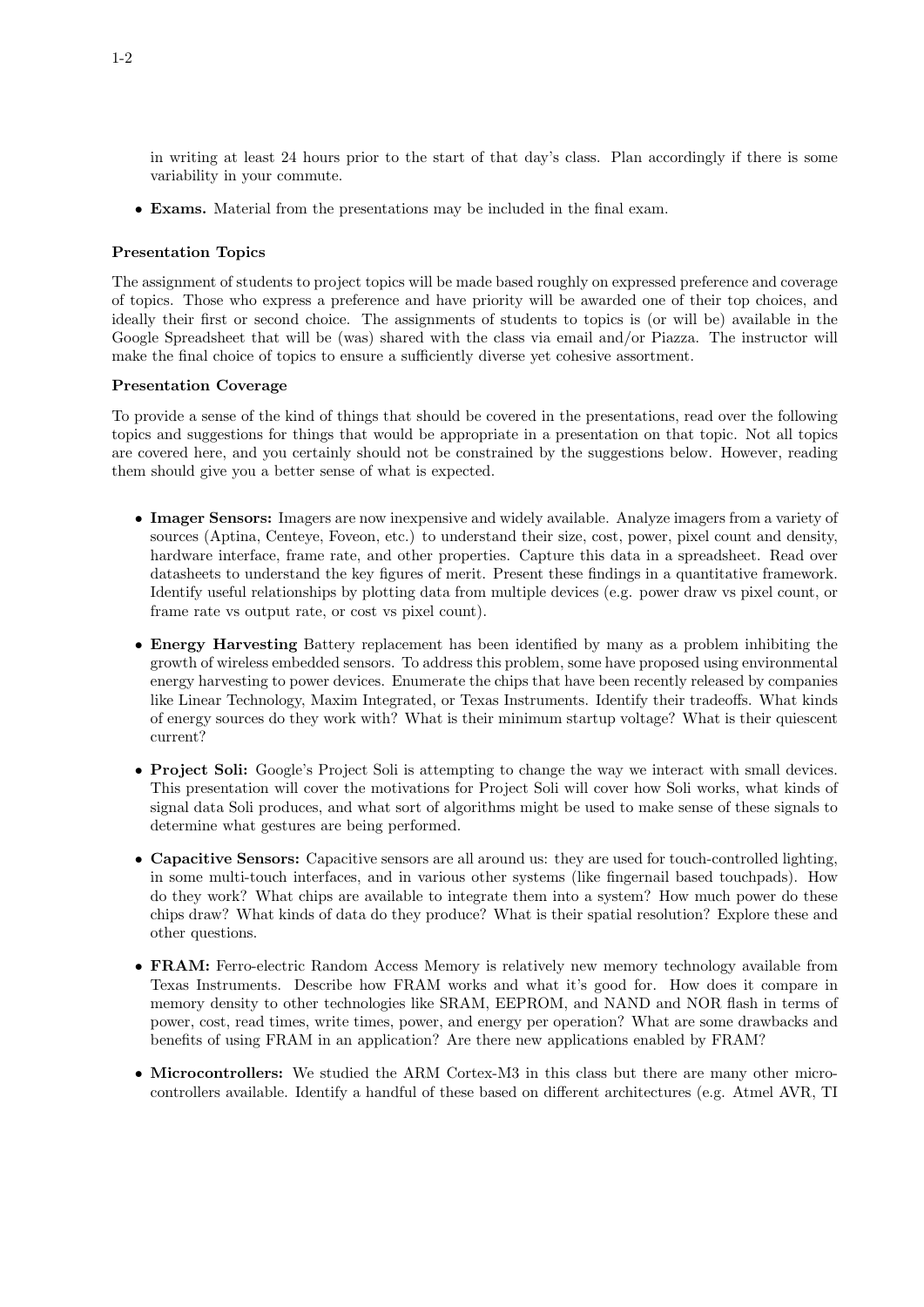MSP430, Microchip PIC18/PIC32, or the 8051). Identify key metrics of merit: cost, memory, peripherals, etc. Collect key performance data like  $\mu A/MHz$ . What kind of toolchain support is available? Why would a system designer pick one of these over the others? Argue for why certain MCUs are better options than other MCUs, and show how you'd convince your colleagues that your MCU choice is the best one.

- Radios: Wireless technologies have enabled mobile communications and computing. Looking ahead, low-power wireless is ushering in an age of connected devices. Research several wireless standards (e.g. ANT, Bluetooth, Bluetooth Low-Energy, ZigBee, 802.15.4, etc.) and describe what these various standards are, what modulation schemes they use, why there are so many different protocols, which applications they target, which vendors provide radios, and how a designer should go about choosing the right radio (or standard) for a particular application. Is it cost? Power draw? Standard vs proprietary? In stock at Digikey or Mouser? Other concerns?
- Software Toolchains We studied the GNU GCC toolchain for ARM processesors. What other toolchains are available from third-parties? What are the tradeoffs among the various compiler options? What is the difference in cost and code generation efficiency? What are some of the reasons that one would choose a particular toolchain over a different toolchain?
- Efficient Algorithms: Many embedded systems employ signal processing and other algorithm for doing their work. Identify at least two of the most common algorithms (e.g. the FFT/DFT, ZIP, etc.), describe why the algorithm is useful, how it works, and ways in which it might be implemented. How should a system designer decide between rolling their own or using an off the shelf library? What are the tradeoffs? Cost? Code Size? Runtime? What's available as a library? Describe a library that you downloaded (e.g. FFT) and then tried to use. How did that go?
- Motor Control: Controlling motors from computers requires interface electronics and driver software. Research how various different kinds of actuators can be attached to embedded systems including servo motors, step motors, high-power DC motors, and perhaps even other actuators (e.g. pumps, solenoids, etc.). What are the digital signals that the processor must generate to drive these motors, like PWM. How are these signals generated? Are driver electronics needed, like power MOSFETs or an H-bridge chip, for certain motors but not others?
- Gyroscopes: Gyroscopes have not gotten as much attention as their accelerometer brethren, but they are quite useful for both tracking (e.g. people walking around) and control (e.g. helicopter or quadcopter stability). Research the range of embedded gyroscopes and identify how they trade off on a range of parameters, e.g. power, size vs power, cost vs power, integration (e.g. number of axes), etc. How are gyro data combined with accelerotmeter and magnetometer data for inertial navigation? What sort of processing algorithms do gyros use when used for doing inertial navigation?
- Internet of Things: The Internet of Things (IoT) marks the age of networked machines when the number of embedded devices connecting to the Internet outnumbers the number of people connected to the Internet. It is now here, and we are connecting devices more quickly to the net than we are people. Learn about the trends underlying the IoT, identify the kinds of devices that are being connected (e.g. FitBit), and what are the methods that are being employed to connect them (e.g. wired, wireless)? What are some of the challenges that people face in connecting devices to the Internet? What are the protocols being employed (802.15.4, ZigBee, IPv6, CoAP, etc.)?

## Checklist

Make sure that you:

• Remove any non-essential content from your slides. Keep it focused.